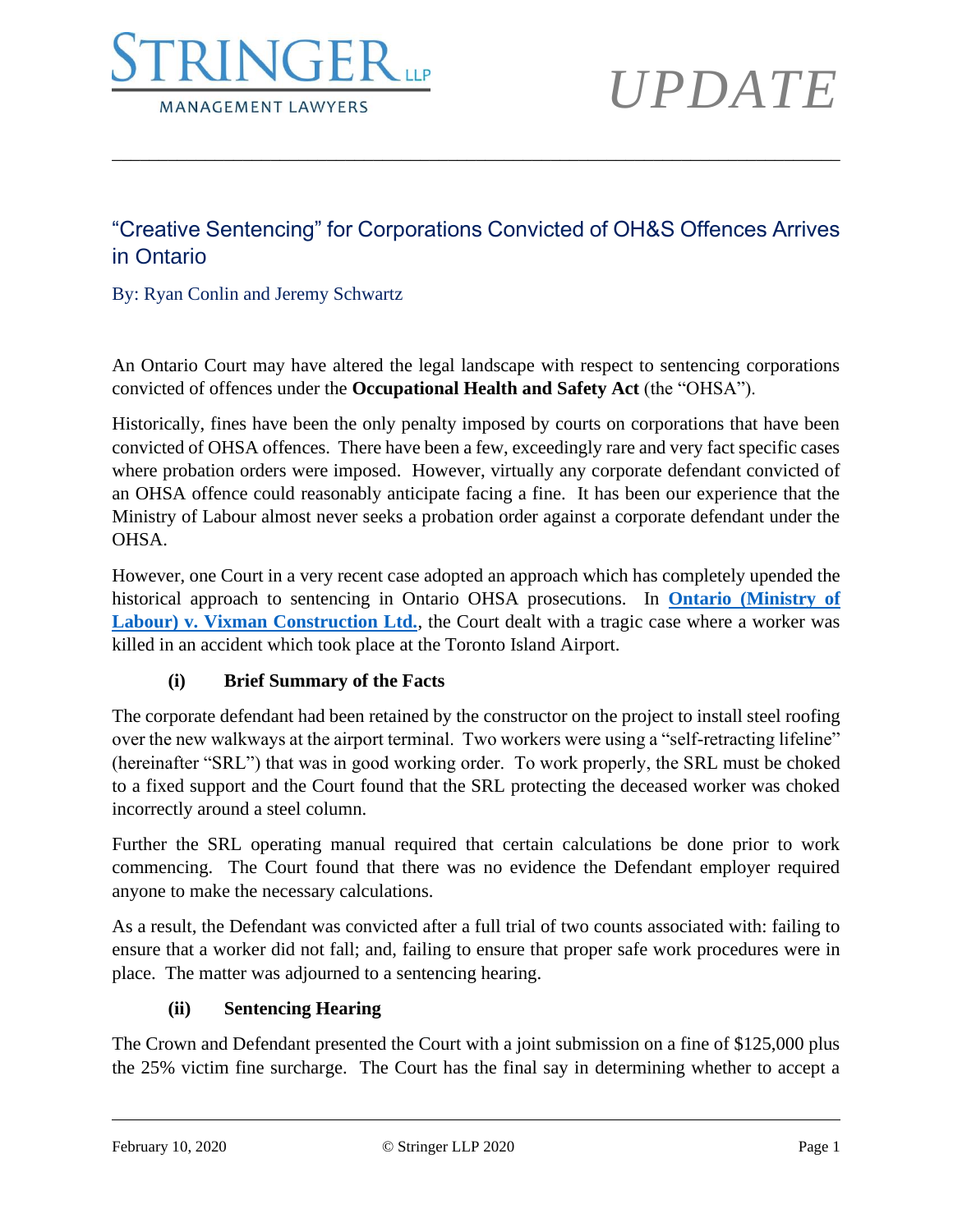

joint submission, but is required to accept the amount the parties agreed unless the suggested amount is contrary to the public interest and the sentence would bring the administration of justice into disrepute. $<sup>1</sup>$ </sup>

The Justice of the Peace expressed "serious reservations" on the following basis,

*…the exclusive use of fines to the exclusion of other available sanctions earmarked for the explicit purpose for the prevention of "similar unlawful conduct or the rehabilitation of the offender" as is contemplated in the POA may in fact run counter to the proper alignment of sentencing with the core objective of occupational health and safety legislation itself; to prevent and mitigate harm in the workplace.*<sup>2</sup>

It is our view that the Court fell into legal error when it sought to interfere with a joint submission on the basis that the Court was of the opinion that other sentencing mechanisms should be employed in the sentencing of OHSA matters generally. The jurisprudence is clear that a high bar must be met before a joint submission is interfered with. In our view, unless the Court felt that the quantum of the fine being imposed was well above or below the norm for other similarly situated corporate offenders, the Court ought not to have interfered.

The Court commented that since the Defendant was "receptive" to "creative" sentencing after the Court expressed concern about the joint submission, the usual limitations on interfering with a joint submission were not applicable. In our view, the Learned Justice of the Peace erred in saying the Defendant's response waived the usual limitations on interfering with a joint submission. In fact, it appears that the Defendant was only "receptive" to this idea when the Court itself expressed reservations about the sentence and advised the parties it was considering departing from the joint submission.

#### **(iii) The Sentence**

The Court cited academic literature which discussed alternative sentencing for corporations and referenced jurisprudence from other parts of Canada which allowed for the imposition of an order diverting part of the fine to a charitable organization. The Court held (correctly in our view) that the law does not allow it to impose such a sentence. We agree with the Court that such a penalty could very well be an appropriate disposition in some cases if the *Provincial Offences Act* were amended to permit such a sentence.

However, the Court went on to impose a \$125,000 fine and an order of probation. The probation order included some fairly standard probation terms that are often imposed on individuals convicted of criminal offenses, such as reporting to a probation officer and appearing before the Court when required to do so. However, the Court also imposed the following requirements:

<sup>1</sup> *R. v. R. W. E*., 2007 ONCA 461 (CanLII) and *R. v. Anthony‑Cook*, 2016 SCC 43 (CanLII).

<sup>2</sup> See paragraph 45 of the sentencing decision.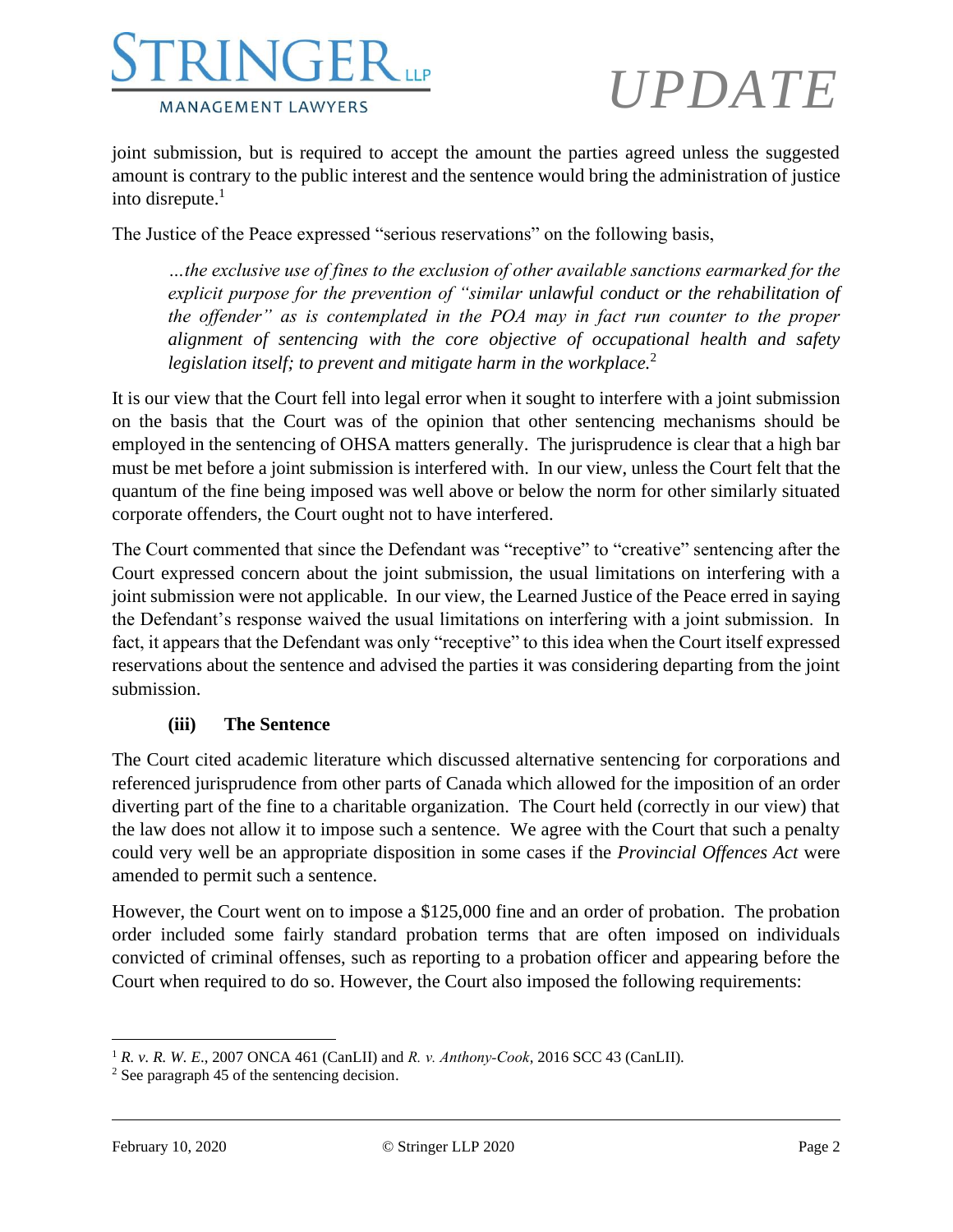

- 1. The Defendant was required to contact the editor of Infrastructure Health and Safety Association (IHSA.ca), Health and Safety Magazine and inform the editor that the court has ordered it to publicly acknowledge the offence in an article to be featured in the IHSA.ca Magazine. The lessons learned from the workplace accident and the remedial actions taken by the Defendant to prevent future harm were required to be incorporated in the article. The article shall be dedicated to the memory of the deceased worker.
- 2. The Defendant will create a video to be used in the training and education of workers in fall arrest procedures and best practices which may be featured on the Ministry of Labour, Training and Skills Development Website and/or incorporated in any fall arrest protection courses or programs of study endorsed by the Ministry of Labour or the Infrastructure Health and Safety Association (IHSA). The video is to be dedicated to the memory of the deceased worker.

#### **(iv) Our Thoughts**

The terms of the probation order represent to our knowledge the first time in the history of the OHSA that a sentence requiring a Defendant to publish a publicly available article and create a publicly available video about the offence and the steps taken to prevent it. We agree that the creation of such materials may very well respond to the laudable goal of preventing future workplace accidents; but, we have considerable difficulty with the legal basis for imposing such a punishment.

Our concern with this sentence is twofold.

First, the Court held that there was a clear legal distinction on the treatment of a joint submission between cases where the Defendant pleads guilty and cases where the Defendant is convicted at trial. The Court held that the deference to a joint submission following a conviction at trial *"…is not anywhere close to being on the same footing"* as is the case where the accused pleads guilty. The basis for the Court's finding on the issue is that the accused is giving up the right to a trial by pleading guilty whereas that issue obviously doesn't arise after a conviction at trial. The Court essentially held that there is no quid pro quo in sentencing negotiations after a trial.

We disagree with the Court's finding on this issue. We acknowledge there is some judicial support for the concept that a joint submission is entitled to less deference following a guilty plea.<sup>3</sup> However, even in that case the Court employed the usual test before departing from the joint submission.

It is our view that sentencing negotiations following a trial can be a complicated exercise in many cases. Arriving at a joint submission accomplishes the laudable goal of saving Court time and potentially avoids a lengthy hearing on the appropriate sentence. It also gives the accused some

<sup>3</sup> See *R. v. Sauverwald*, 2019 ABQB 482 (CanLII) at paragraphs 118 to 125.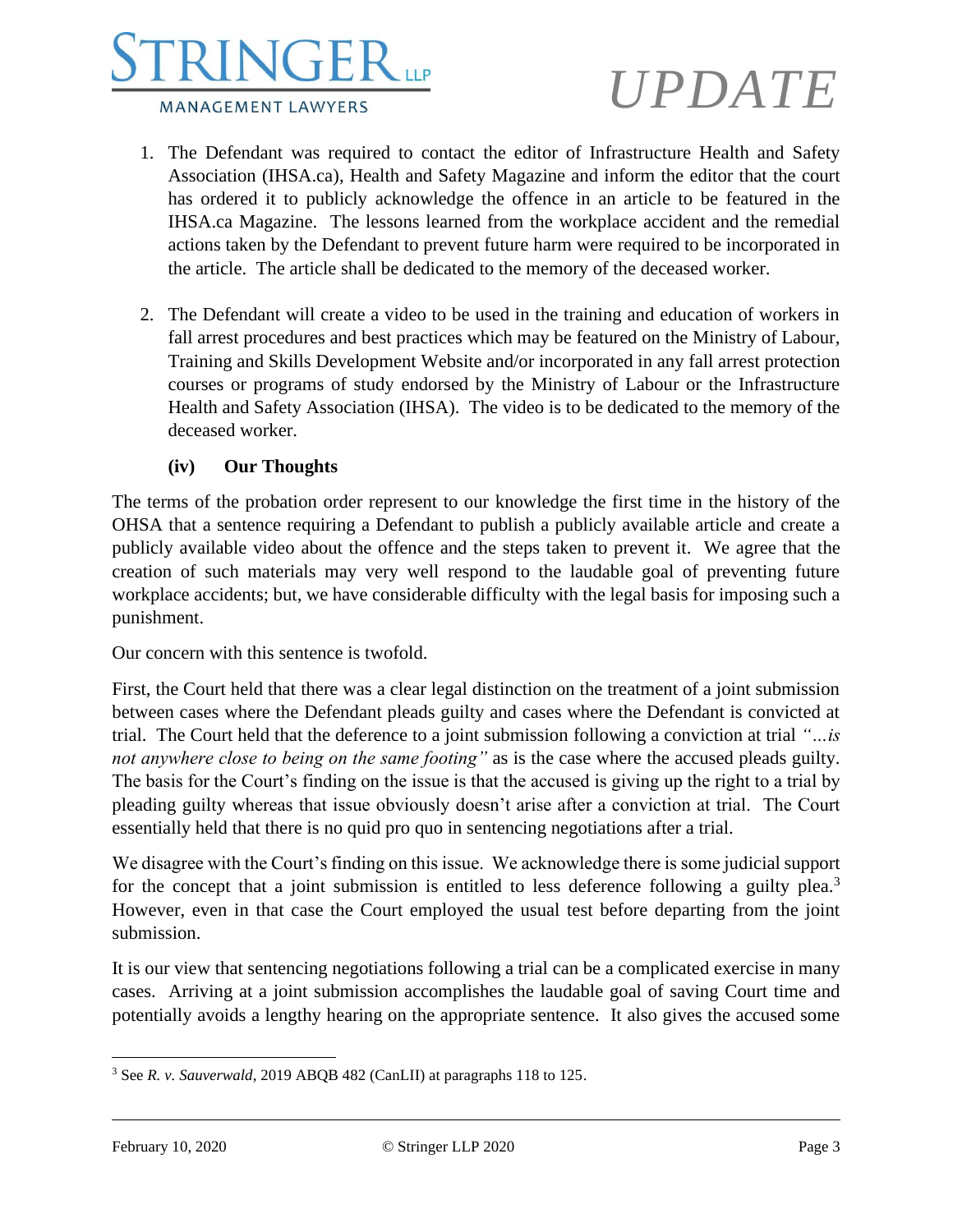

certainty with respect to penalty if they forthrightly engage in successful negotiations with the Crown about sentence while allowing the Court to ensure the sentence meets the bar of being in the public interest. It is our view that joint submissions following a conviction at trial ought to be encouraged.

We also believe that the Court's approach to the joint submission issue has the potential to penalize defendants for exercising their constitutional right to make full answer and defence. It is a fundamental principle of law that a defendant shall not be subject to a harsher sentence for proceeding to trial as opposed to pleading guilty.<sup>4</sup> Obviously, any defendant loses the benefit of the mitigating factor that is entering an early plea, if they proceed to trial and lose. But they are not to be penalized for exercising a constitutional right to plead not guilty.

Our concern is that by giving less weight to a joint submission following a trial, the specter of punishing the Defendant for proceeding to trial is a very real possibility if the advantages of a joint submission are taken away after a conviction.

Our second concern is that this sentence now puts defendants pleading guilty to OHS offences as a part of plea bargain in a state of uncertainty as to whether their proposed penalty that follows historical norms will be accepted. Defendants must now appreciate that if other Courts follow this approach then there is a real risk of probation orders with terms that neither the Crown or the defendant ever proposed or even anticipated.

We note that other Courts have questioned the historical approach of sentencing employers to fines. In one recent case<sup>5</sup>, the Justice of the Peace discussed the concept of imposing an "imbedded auditor" on the defendant as part of a probation order. An "imbedded auditor" is an individual who is situated at the workplace at the corporation's expense to monitor compliance and provide reports to the Ministry of Labour on a privileged basis about compliance for a specified period of time.

The Justice of the Peace commented that he was *"…at a loss to understand why the Ministry of Labour has not embraced its obvious benefits as described by Archibald, Jull and Roach, in favour of a continued reliance solely on fines."* The Justice of the Peace reluctantly chose not impose an imbedded auditor on the basis that the joint submission did not rise to the level of not being in the public interest and that the victim's family supported the joint submission.

Ryan Conlin and Jeremy Schwartz will discuss what the new approach could mean for plea bargaining in Ontario under the OHSA in greater detail at a Complimentary Lunchtime HR-Law Webinar on February 26, 2020. Registration for the event is now open!

<sup>4</sup> See *R. v. Valentini et al*, 1999 CanLII 1885 (ON CA).

<sup>5</sup> *Ontario (Ministry of Labour) v. Lafarge Canada Inc*., 2019 ONCJ 748 (CanLII).